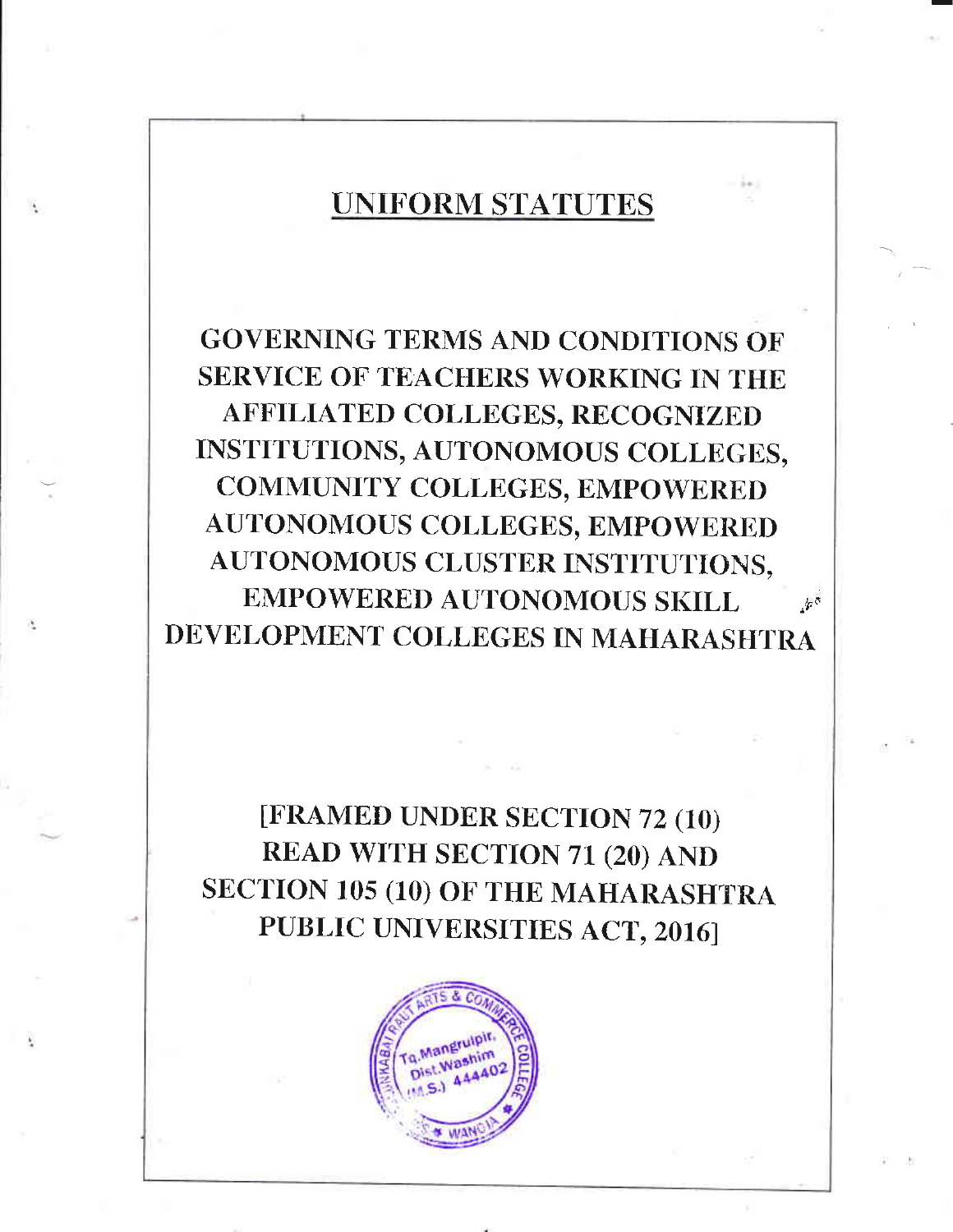ä.

 $\Delta$ 

Â,

Š.

| <b>Statute</b><br>No. | - 140<br>Particulars                                                                                                                                                   |
|-----------------------|------------------------------------------------------------------------------------------------------------------------------------------------------------------------|
| S.151                 | <b>Short Title and Commencement</b>                                                                                                                                    |
| S.152                 | <b>Definitions</b>                                                                                                                                                     |
| S.153                 | <b>Classification of Teachers</b>                                                                                                                                      |
| S.154                 | Qualifications for various cadres of teachers                                                                                                                          |
| S.155                 | Workload of the Teachers and Remission                                                                                                                                 |
| S. 156                | Recruitment                                                                                                                                                            |
| S. 157                | <b>Advertisement of Vacancies</b>                                                                                                                                      |
|                       | S. 158 Scrutiny Committees for Direct Recruitment                                                                                                                      |
| S.159                 | Selection Committees for Direct Recruitment<br><sub>of</sub><br><b>Teachers</b><br>of<br><b>College/Institution</b>                                                    |
| S.160                 | <b>Selection</b><br>Procedure<br>for<br>Assistant Professor/Associate Professor/<br>Professor/Principal/Director in the College/Institution                            |
| S.161                 | Conditions and Procedure for Grant of Approval to The Appointments of<br>the Teachers in Colleges and Recognized Institutions and Suspension and<br>Withdrawal thereof |
| S.162                 | Career<br><b>Advancement</b> Scheme<br>Promotion<br>for<br><b>Teachers</b><br>of<br>the<br>College/Institution:                                                        |
| S.163                 | Adoption and Implementation of the Regulations of the University Grants<br>Commission:                                                                                 |
| S.164                 | Appointment order for teachers                                                                                                                                         |
| S.165                 | Joining the Duties                                                                                                                                                     |
| S.166                 | Probation                                                                                                                                                              |
| S.167                 | <b>Surplus Teachers</b>                                                                                                                                                |
| S.168                 | Lien on the original post                                                                                                                                              |
| S. 169                | <b>Counting of Duty Period</b>                                                                                                                                         |
| S. 170                | <b>Transfer of Teachers</b>                                                                                                                                            |
| S.171                 | <b>Assessing Authority</b>                                                                                                                                             |
| S. 172                | <b>Service Book</b>                                                                                                                                                    |
| S. 173                | <b>Personal File</b>                                                                                                                                                   |
| S.174                 | <b>Seniority of Teachers</b>                                                                                                                                           |
| S.175                 | <b>Medical Incapacitation</b>                                                                                                                                          |
| S.176                 | <b>Payment of Salary</b>                                                                                                                                               |
| S.177                 | <b>Additional Charge</b>                                                                                                                                               |

 $\overline{ }$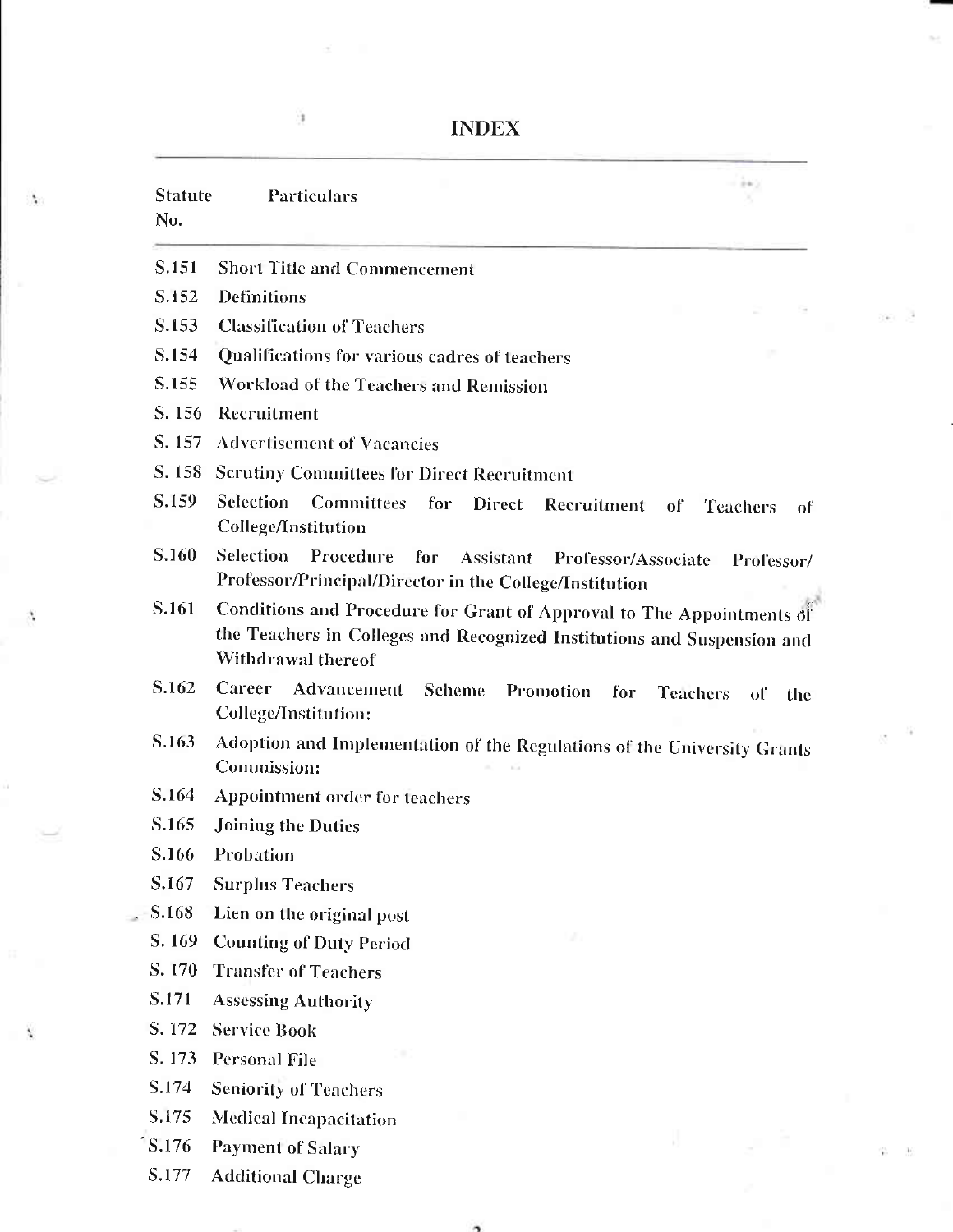- Pay Fixation on Personal Promotion S.178
- S.179 Pay Fixation on Reversion
- S.180 Pay Protection on New Post
- S.181 Date of Increment
- S.182 **Personal Pay**

X

۹

- S.183 Allowances
- S.184 Pay on Leave
- S.185 Travelling Allowance/ Dearness Allowance for Tour & Transfer
- S.186 **Medical Reimbursement**
- S.187 **Vacation Salary**
- S.188 Leaves
- S.189 **Competent Authority to Sanction Leave**
- S.190 **Kinds of Leave**
- S.191 **Casual Leave**
- S.192 **Special Casual Leave**
- S.193 **Duty Leave**
- S.194 **On Duty**
- S.195 **Earned Leave**
- S.196 Leave on Half-Pay
- S.197 **Commuted Leave**
- S.198 **Extra-ordinary Leave**
- S.199 **Leave Not Due**
- S.200 **Study Leave**
- S.201 **Sabbatical Leave**
- S.202 Maternity, Paternity and Adoption Leave
- S.203 Special Medical Leave for Tuberculosis, AIDS, Cancer and Heart Surgery

 $\hat{R}^{\hat{A}}$ 

- S.204 **Special Provisions for the Female Teachers**
- S.205 **Code of Conduct for Teachers**
- S.206 Misconduct
- S.207 **Disciplinary Authority**
- S.208 **Penalties**
- S.209 **Procedure for imposing Minor Penalty**
- S.210 **Action not Amounting to Penalty**
- S.211 **Suspension**
- S.212 **Preliminary Enquiry**
- $S.213$ **Procedure of Enquiry**
- S.214 **Enquiry Report**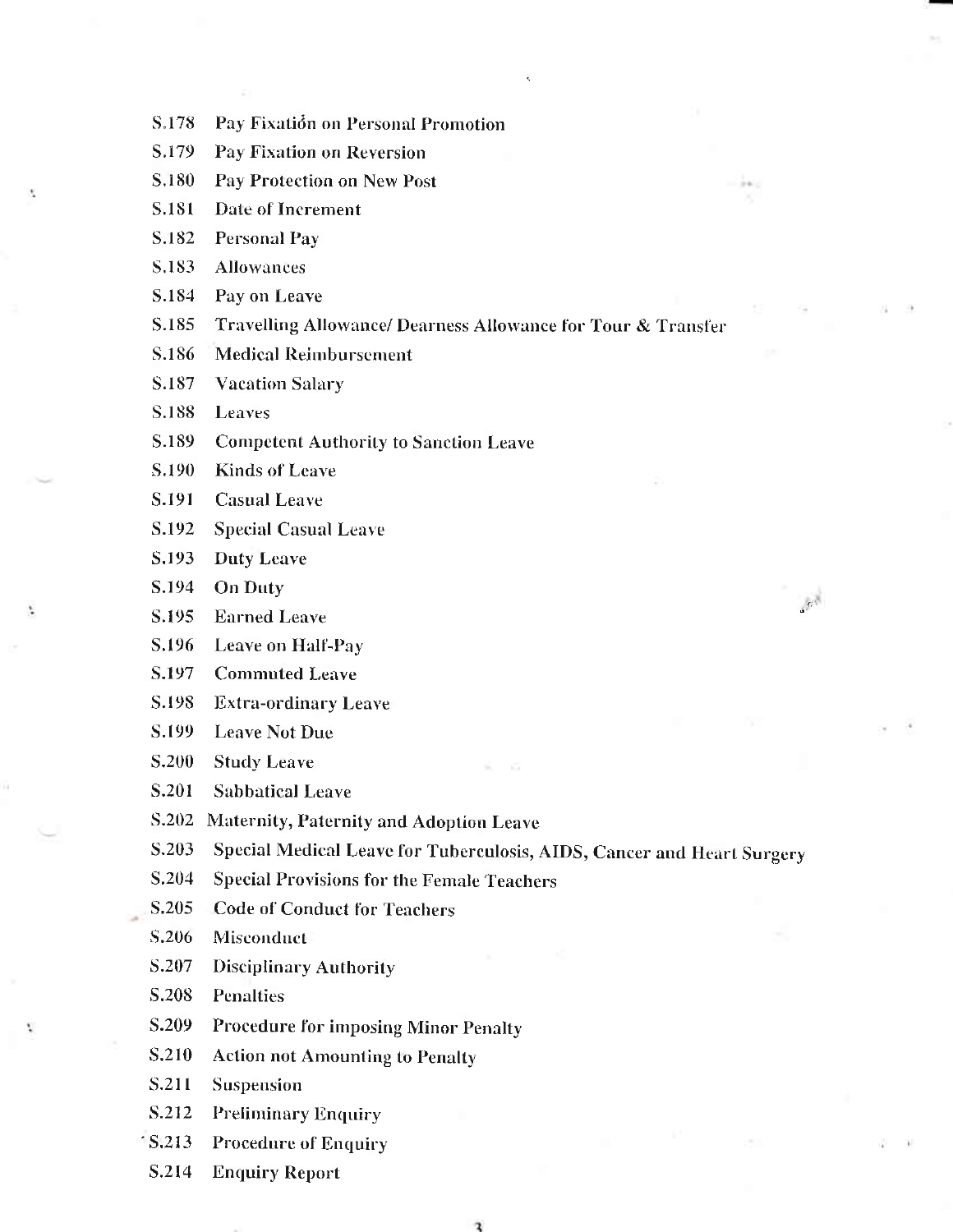- S.215 **Action on Enquiry Reports**
- S.216 **Appeal**

Ä.

×

S.217 **Appellate Authority** 

S.218 Service of Order, Notices, etc.

- S.219 Retirement
- S.220 Age of Superannuation
- S.221 **Extension in Service after superannuation**
- S.222 Re-employment
- S.223 **Submission of Pension Proposal**
- S.224 **Voluntary Retirement**
- S.225 **Retirement on Medical Grounds**
- S.226 **Removal or Compulsory Retirement**
- S.227 **No Claim for Compensation**
- S.228 **Post Retirement Benefits**
- S.229 **Holding Public Office**
- S.230 **Foreign/Home Service**
- S.231 **Break Condonation**
- S.232 Discharge Certificate
- S.233 **Head of the Department**
- S.234 **Application for Another Post**
- S.235 **Tenure of Post**
- S.236 **Deserting the Service**
- S.237 Notice for Leaving the Service
- S.238 **Abolition of Post**
- S.239 Resignation
- S.240 **Handing Over the Charge**
- Contributory Provident Fund (C.P.F.)/Defined Contributory Pension S.241 Scheme (DCPS)

 $\mathcal{D}^{\mathcal{A}}$ 

- S.242 **Duties of Teacher**
- S.243 Duties of Librarian
- S.244 **Improper Conduct**
- S.245 **Code of Professional Ethics**
- S.246 Statutes for Teachers in Engineering/ Technology/Management/ **Pharmacy/Architecture Colleges**
- S. 247 Duties of Principals/Directors
- S.248 Duties of Director of Physical Education and Sports
- S.249. Repeal and Saving

 $\Lambda$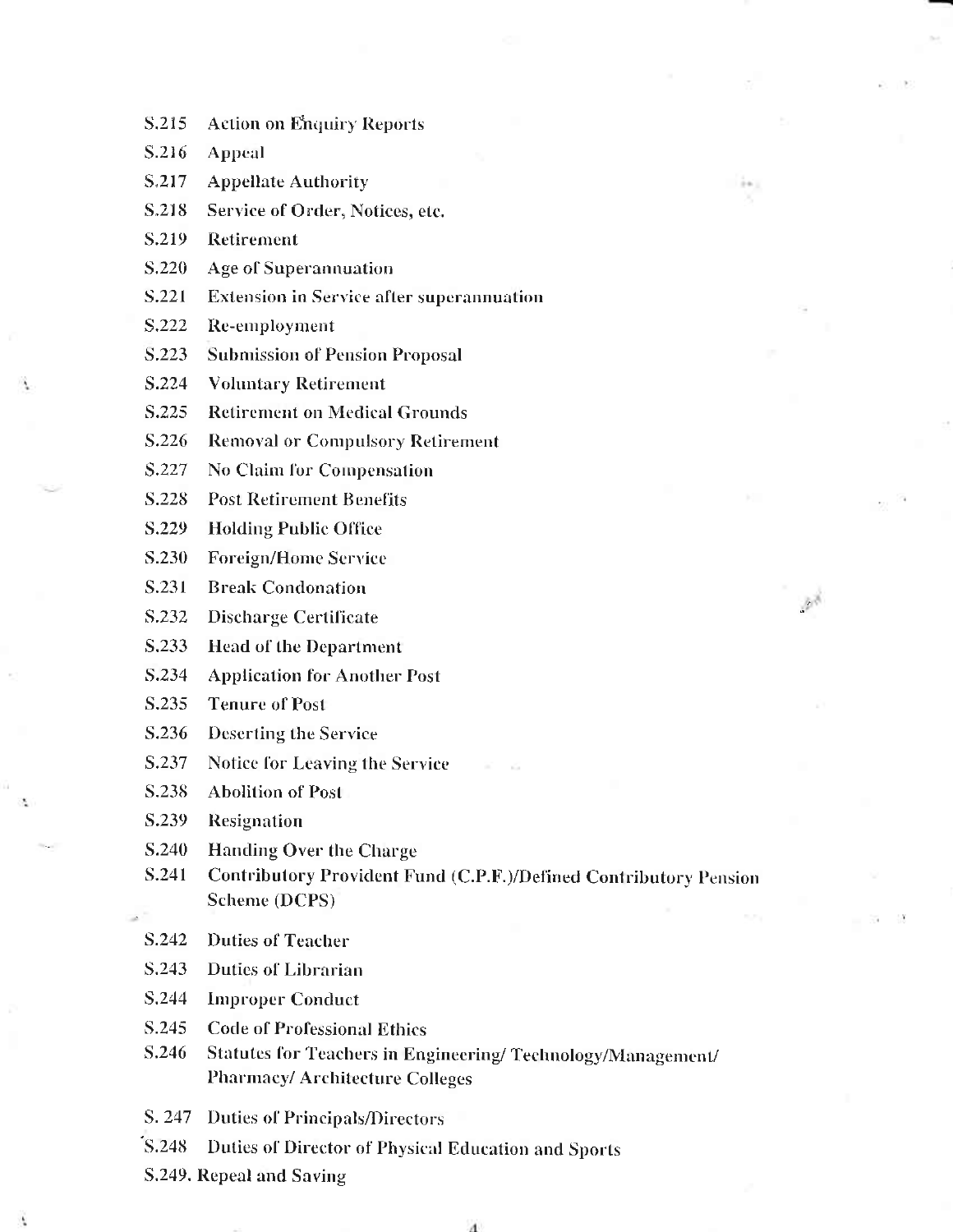gender in his/her relationships with the students and his/her colleagues and trying to use the above considerations for improvement of his/her prospects.

- (e) Refusal to carry out the decisions of appropriate authorities, officers, administrative and academic bodies of the University. This will not inhibit his/her right to express his/her difference with their policies or decisions, expression, provided that he/she will not use the facilities or forum of the University, College or Recognized. Institution to propagate his/her own ideas or beliefs for or against a particular political party or alignment of political or religious activities.
- (f) Accepting tuitions, conducting/participating in private coaching directly or indirectly or any classes or courses in any manner.
- (g) Involvement in non-academic activities directly or indirectly such as
	- i) Writing of questions-answers, guides, key, likely questions, cyclostyled or photocopied notes, etc.
	- ii) Undertaking of any office of profit, agency.
- (h) Intoxicating drinks or drugs in force in any area in which he/she $\epsilon$ may happen to be for the time being;
- (i) Consume any intoxicating drink or be under the influence of any intoxicating drink or drug during the course of his/her duty; and the performance of his/her duties at any time is affected in any way by the influence of any such drink or drug;
- (j) Consuming any intoxicating drink or drug and appearing in a public place in a state of intoxication, unable to control his/her behavior.
- Explanation: For the purpose of this rule, "Public Place" means any place or premises (including conveyance) to which the public have or are permitted to have access, whether on payment or otherwise.

#### S.245 Code of Professional Ethics

4. . .

×.

(1) Teachers and their rights :

The Teachers shall enjoy full civic and political rights as provided by the Indian Constitution. The teachers shall have a right to adequate emoluments, and academic freedom, social position, just conditions of service, professional independence and adequate social insurance.

- (2) The Code of Professional Ethics :
	- (a) The teachers and their responsibilities :

Any person who takes teaching as profession assumes the obligation to conduct himself in accordance with the ideals of the profession. The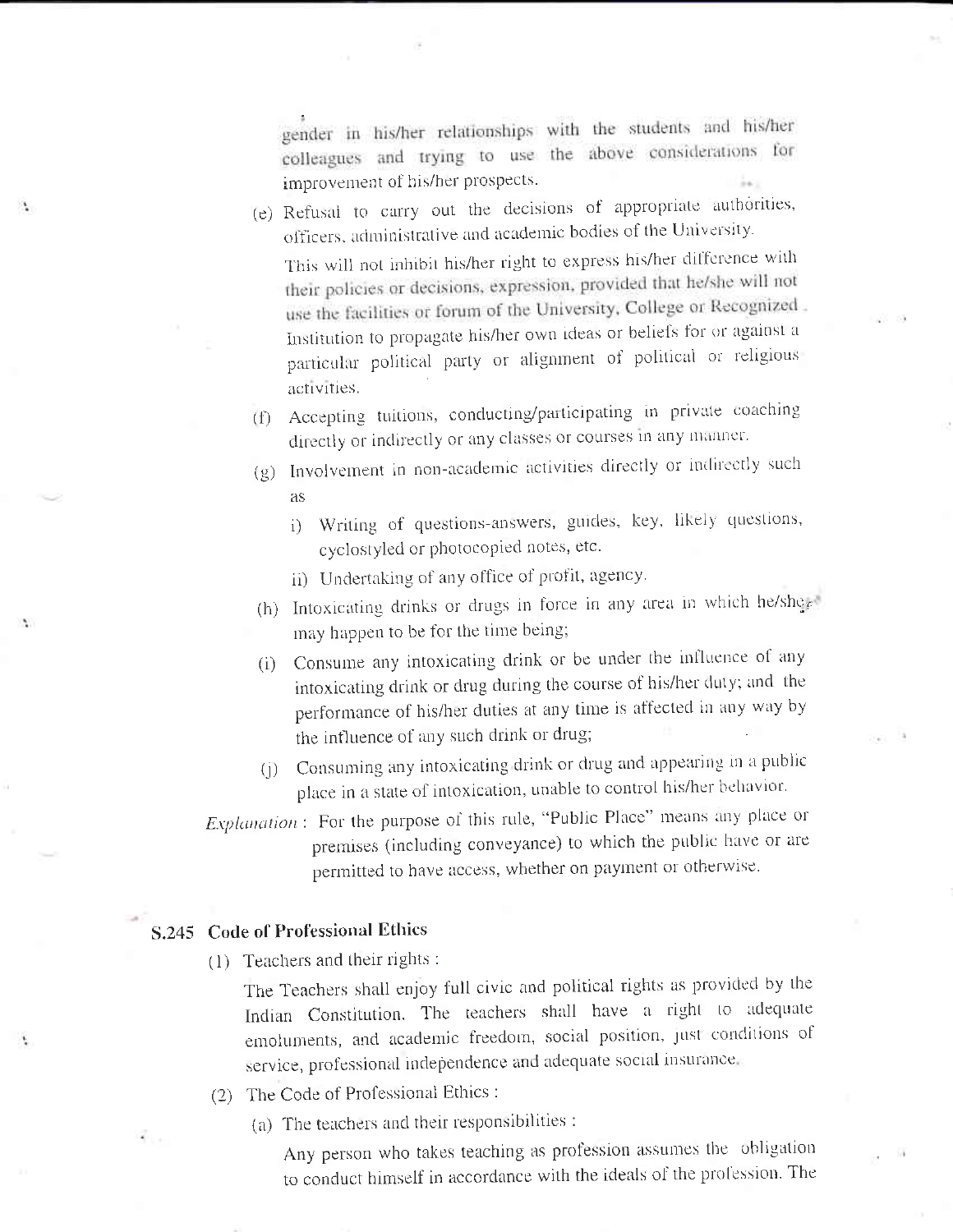teacher is constantly under the scrutiny of his/her students and the society at large. Therefore, every teacher shall see that there is no incompatibility between his/her precepts and practice. The national ideals of education which have already been set forth and which he/she should seek to inculcate among students must be his/her own ideals, duly reflecting in his conduct. The profession further requires that the teacher shall be calm, patient and communicative by temperament and amiable in disposition.

A teacher shall:

- (i) adhere to a responsible pattern of conduct and demeanor expected of him/her by his/her peers and the community.
- (ii) manage his/her private affairs in a manner consistent with the dignity of the profession.
- (iii) seek to make professional growth continuous through study and research, writing and decent conduct.
- (iv) express free and frank opinion by active participation at professional meetings, seminars, conferences, etc. towards the contribution of knowledge.
- (v) maintain active membership of professional organizations, subscribing academic/subject periodicals, and strive to improve education and profession through them.
- (vi) perform his/her duties in the form of teaching, tutorial, practical and seminar work conscientiously and with dedication.
- (vii) co-operate and assist in carrying out functions relating to the educational responsibilities of the College or Recognized Institution and the University such as : assisting in appraising applications for admission, advising and counseling students as well as assisting in the conduct of University and College examinations, including supervision, invigilation and evaluation, and
- (viii) participate in extension, co-curricular and extracurricular activities including community service.
- (b) Teachers and the students :

The teacher shall

O,

- (i) respect the right and dignity of the student in expressing his/her opinion.
- (ii) deal justly and impartially with students regardless of their religion, caste, sex, political, economic, social and physical status.
	- (iii) recognize the difference in aptitude and capabilities among students and strive to meet their individual needs.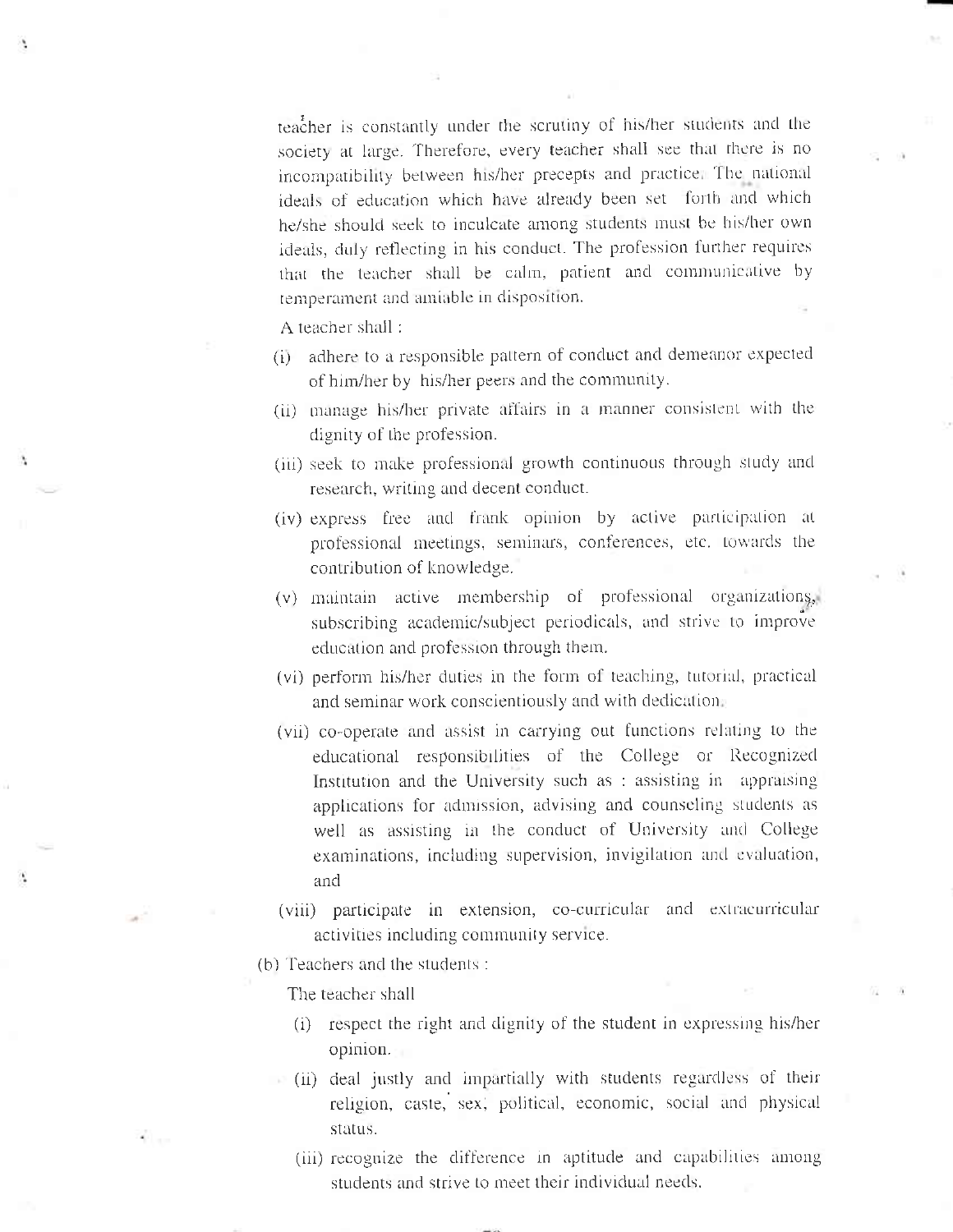- (iv) encourage students to improve their attainments, develop their personalities and at the same time contribute to community welfare.
- (v) inculcate among students scientific, progressive and rational outlook and respect for physical labour and ideals of democracy, patriotism and peace.
- (vi) be affectionate to the students and not behave in a vindictive manner towards any of them for any reason.
- (vii) pay attention to only the attainment of the student in the assessment of merit.
- (viii) make himself available to the students even beyond their class hours and help and guide them without any remuneration or reward.
- (ix) aid students to develop an understanding of our national heritage and national goals, and
- (x) refrain from inciting students against other students, colleagues or administration.

(c) Teachers and Colleagues :

ΠŅ

The teachers shall always

treat other members of the profession in the same manner as  $(1)$ they themselves wish to be treated,

合

- (ii) speak respectfully of other teachers and render assistance for professional betterment,
- (iii) refrain from lodging unsubstantiated allegations against colleagues to higher authorities,
- (iv) refrain from exploiting considerations of caste, creed, religion, race or gender in their professional endeavor,
- (v) be thoroughly social and humane, democratic and rational, towards other teachers.
- strive at any cost to remove and wash out the local tensions and  $\mathsf{vi})$ controversies and disputes.
- believe in union and unity of the colleagues.  $\mathsf{vi})$
- (d) Teachers and authorities :

The teachers shall

- discharge their professional responsibilities according to the  $(i)$ existing rules and adhere to procedure and methods consistent with their profession in initiating steps through their own institutional bodies and/or professional organizations for change of any such rule detrimental to the professional interest.
- not undertake any other employment and commitment including  $(ii)$ private tuitions and coaching classes;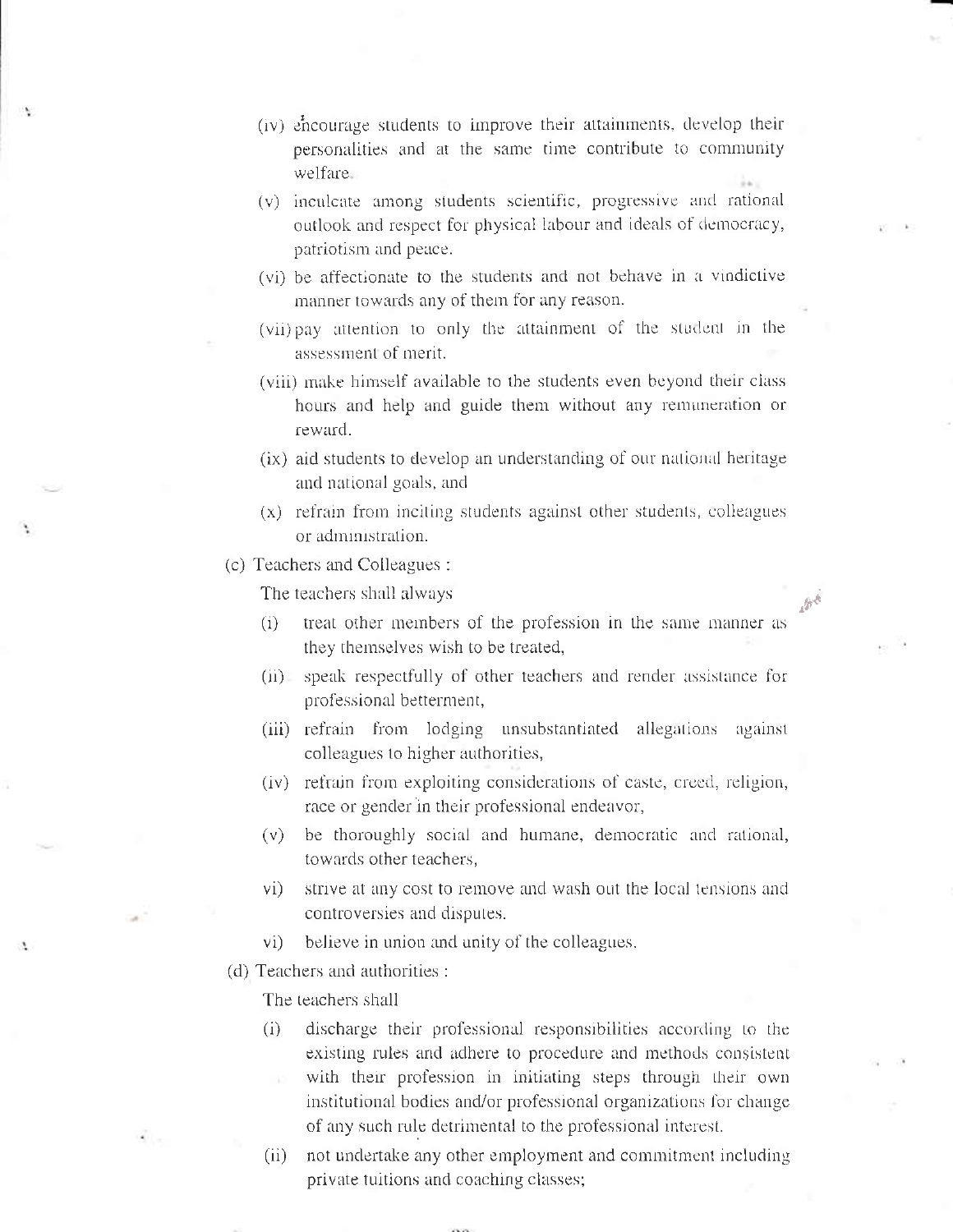- (iii) co-operate in the formulation of policies of the institution by accepting various offices and discharge responsibilities which such offices may demand;
- (iv) co-operate with the authorities for the betterment of the institutions keeping in view the interest and in conformity with dignity of the profession;
- (v) should adhere to the conditions of contract;
- (vi) give and expect due notice before a change of position is made; and
- (vii) refrain from availing themselves of leave except on unavoidable grounds and as far as practicable with prior intimation, keeping in view their particular responsibility for completion of academic schedule.
- (e) Teachers and nonteaching employees :
	- the teachers should treat the non-teaching employees as  $(i)$ colleagues and equal partners in a co-operative undertaking, within every educational institution.
	- (ii) the teachers should help in the function of joint staff council covering both teachers and the nonteaching employees,
- (f) Teachers and guardians:

The teachers shall try to see through teachers' bodies and organizations that institutions maintain contact with the guardians of their students, send report of their performance to the guardians whenever necessary and meet the guardians in meetings convened for the purpose for mutual exchange of ideas and for the benefit of the institution.

(g) Teachers and Society:

The teachers shall

- (i) recognize that education is a public service and strive to keep the public informed of the educational programmes which are being provided.
- (ii) work to improve education in the community and strengthen the community's moral and intellectual life.
- (iii) be aware of social and economical problems and take part in such activities as would be conducive to the progress of society and hence the country as a whole.
- (iv) perform the duties of citizenship, participate in community activities and shoulder responsibilities of public office.
- (v) refrain from taking part in or subscribing to or assisting in any way, activities which tend to promote feeling of hatred or enmity among different communities, relations or linguistic groups but actively work for National Integration.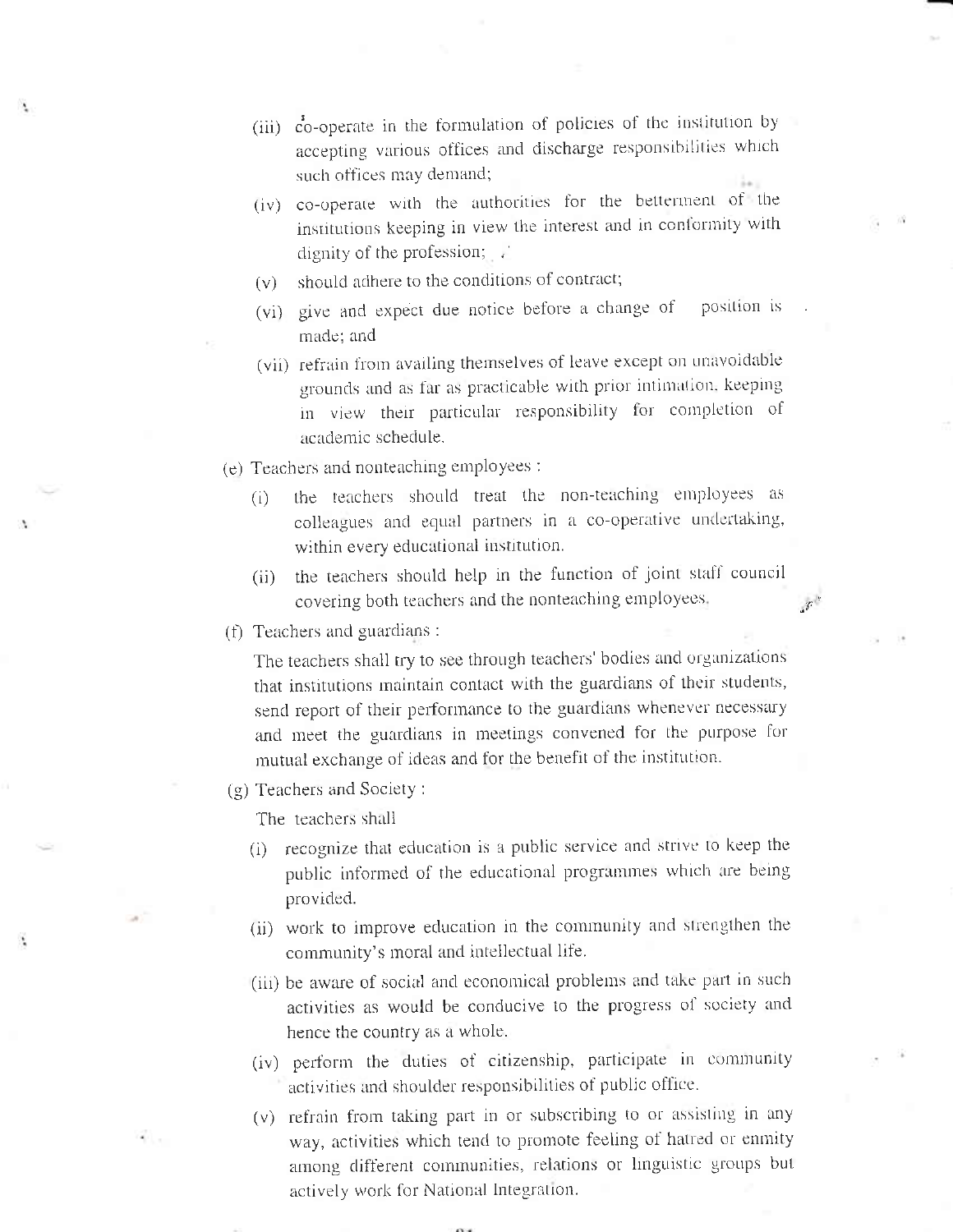## S.246 Statutes for Teachers in Engineering/Technology/Management/Pharmacy/ **Architecture Colleges:**

Provisions regarding recruitment, workload and CAS Promotion in the AICTE Notification /respective Apex bodies accepted by the State Government and approved by the University, shall be applicable to the teachers of Engineering, Pharmacy, Architecture Colleges.

#### S. 247 Duties of Principals/Directors

Subject to the supervision and general control of the Management, the Principal as the Principal Executive and Academic Head of the College / Recognized Institution, shall be responsible for -

- 1) academic growth of the College.
- 2) participation in the teaching, research and training programmes of the College.
- 3) assisting in planning and implementation of academic programmes such as Refresher / Orientation course, seminars, in-service and other training programmes organized by the University / College for academic competence of the Faculty Member
- 4) admission of students and maintenance of discipline of the College.
- 5) receipts, expenditure and maintenance of true and correct accounts.
- 6) The overall administration of the College and Recognized Institution and their Libraries and Hostels, if any.
- 7) correspondence relating to the administration of the College.
- 8) administration and supervision of curricular, co-curricular / extracurricular or extra-mural, students' welfare activities of the College and Recognized Institution and maintenance of records.
- 9) observance of the Act, Statutes, Ordinance, Regulations, Rules and other Orders issued there under by the University authorities and bodies, from time to time.
- 10) supervision of the examinations, setting of question papers, moderation and assessment of answer papers and such other work pertaining to the examinations of College / Recognized Institution.
- 11) overall supervision of the University Examinations.

12) observance or provisions of Accounts Code.

- 13) maintenance of Assessment Reports of teachers and administrative staff as prescribed and their Service Books.
- 14) any other work relating to the College or Recognized Institution relating to the administration of the College as may be assigned to him by the Management, from time to time.
- 15) Preparation of institutional development plan for every five years with action plan of implementation.